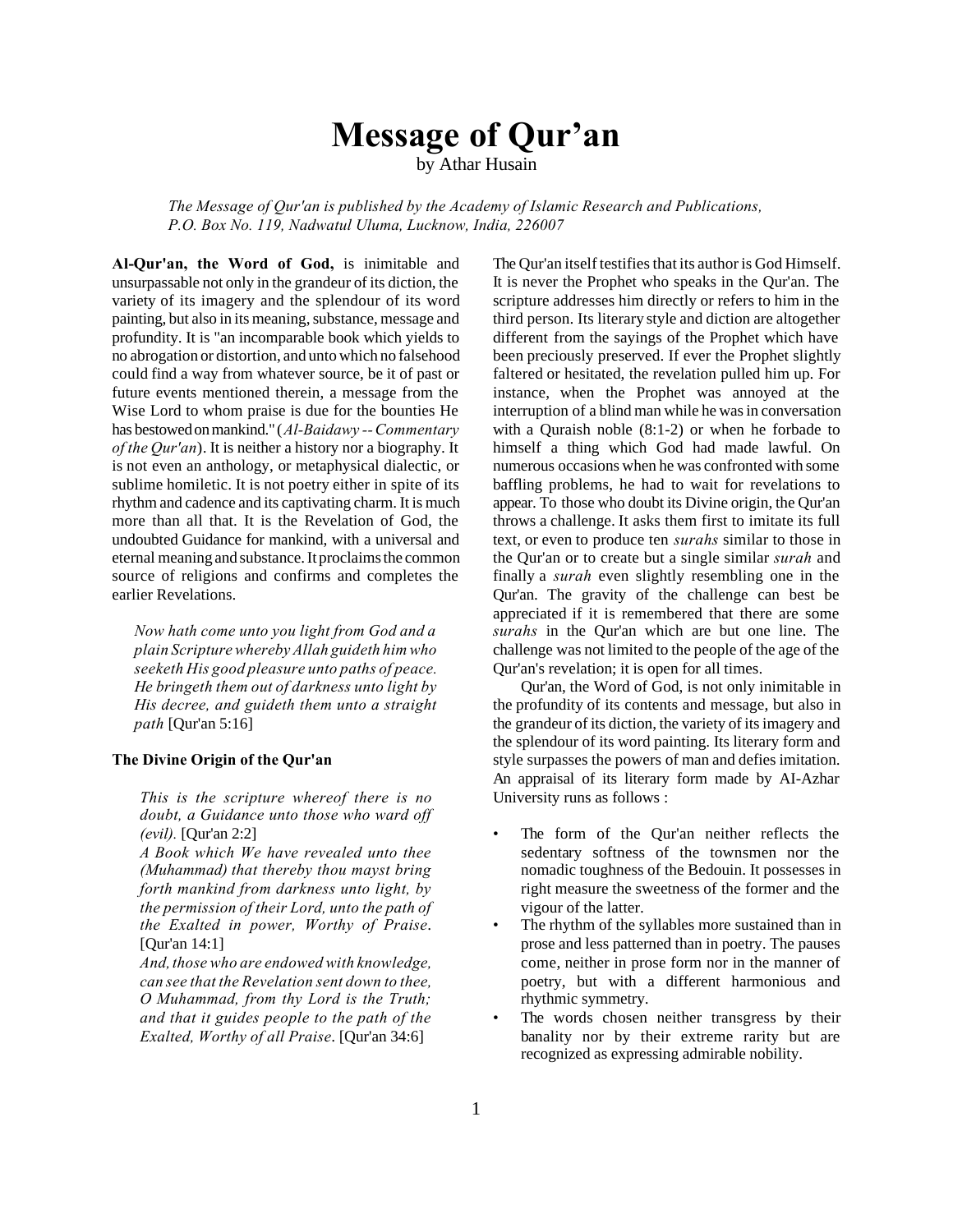- The sentences are constructed in a dignified manner which use the smallest possible number of words to express ideas of utmost richness.
- The brevity of expression, the conciseness, attains such a striking clearness that men of ordinary intelligence can understand the Qur'an without difficulty.
- And at the same time there is such a profundity, flexibility, suggestiveness and radiance in the Qur'an that it serves as the basis of the principles and rules for the Islamic sciences and arts, for theology and for the juridical school. Then it is almost impossible in each case to express the idea of a text by one interpretation only, either in Arabic or in a foreign language, even with the greatest care.
- Quranic speech appears to be superhuman in its transcendence of the psychological law that intellect and feelings are always found in inverse proportion to each other. In the Qur'an we find constant cooperation between the two antagonistic powers of reason and emotion, for in the narrations, arguments, doctrines, laws and principles, the words have both a persuasive teaching and an emotive force. The speech throughout the Qur'an maintains a wonderful solemnity and powerful majesty which nothing can disturb.
- Finally, when we pass from the structure of a sentence or a group of sentences dealing with the same object, to the structure of the *surah* and of the Qur'an as a whole, we find an overall plan which could not have been created by man.

Expansion of Islam is yet another proof of the Divine character of the Book. As the well-known author and philosopher Frithjof Schuon says: "The supernatural character of the Book does not lie only in its doctrinal content, its psychological and mystical truth and its transmuting magic, it also appears equally in its most exterior efficacy in the miracle of the expansion of Islam.

#### **Manner of presentation and variety of subjects**

Its manner of presentation is simple and direct. It employs no artifice or conventional pose. Its appeal is to the intellect of man, his feelings and imagination. It draws lessons from the daily experience of man's life, yet it speaks tersely and covers a multitude of subjects. In the anecdotes of the prophets of different ages and nations and in the accounts of earlier revelations, it covers the period from the beginning of creation to the Last Day of Judgment and the Life Beyond. It discusses the forces of nature, the creation of man, the history of past nations, their beliefs and conduct. It exhorts man to observe the ancient sites and remains of earlier civilizations and discusses metaphysical relations between man and God.

The Qur'an gives insight into some natural phenomena about which man knew nothing until then. These indications correspond precisely with scientific discoveries. To give a few illustrations: it alludes to the sphericity and revolution of the earth (39:5) and describes the formation of rain (30:48); fertilization by the wind (15:22); the revolution of sun, moon and planets in their fixed orbits (36:29-38); the aquatic origin of all living creatures (21:30); the duality in the sex of plants and other creatures (36:35); the collective life of animals (6:38); the mode of life of bees (16:69); and the successive phases of the child in the mother's womb (22:5:23:14). Yet its purpose is not to teach either astronomy or history or philosophy or the physical sciences.

#### **Main Subject and Central Theme**

Its subject is Man -- to tell him what is really good for him and what is bad for him. Its central theme converges on the fact that in the realm of beliefs and some eternal truths, man has misled himself by following his desires, conjectures and conclusions based on superficial observation and that the Right Path is the one which God revealed to man at the time of his creation. The same path has been pointed out to him again and again by the prophets in all the ages. The main purpose of the Qur'an is to invite man to return to the path of Guidance, the correct way of life.

The Qur'an never deviates from these cardinal subjects and purposes. Every subject discussed in the Qur'an is related to these basic objects. Exhortation to observe and study the forces of nature, to reflect upon his own creation, to study and draw lessons from the history of past nations and civilizations are all calculated to disclose to man his errors, to remove his misgivings, to reveal eternal truths and to strengthen his conviction in these truths.

Some of its stories and sayings may appear to the casual reader as incoherent or incomprehensible in places and the Qur'an may appear repetitive or even obscure at places. The obscurities disappear, the incomprehension is replaced by clarity and the usefulness and purpose of repetitions is evident if one were to have an idea of the chronological order of the verses and *surahs* and to ponder over the deducible lessons from the repetition of the anecdotes.

#### **Chronological order**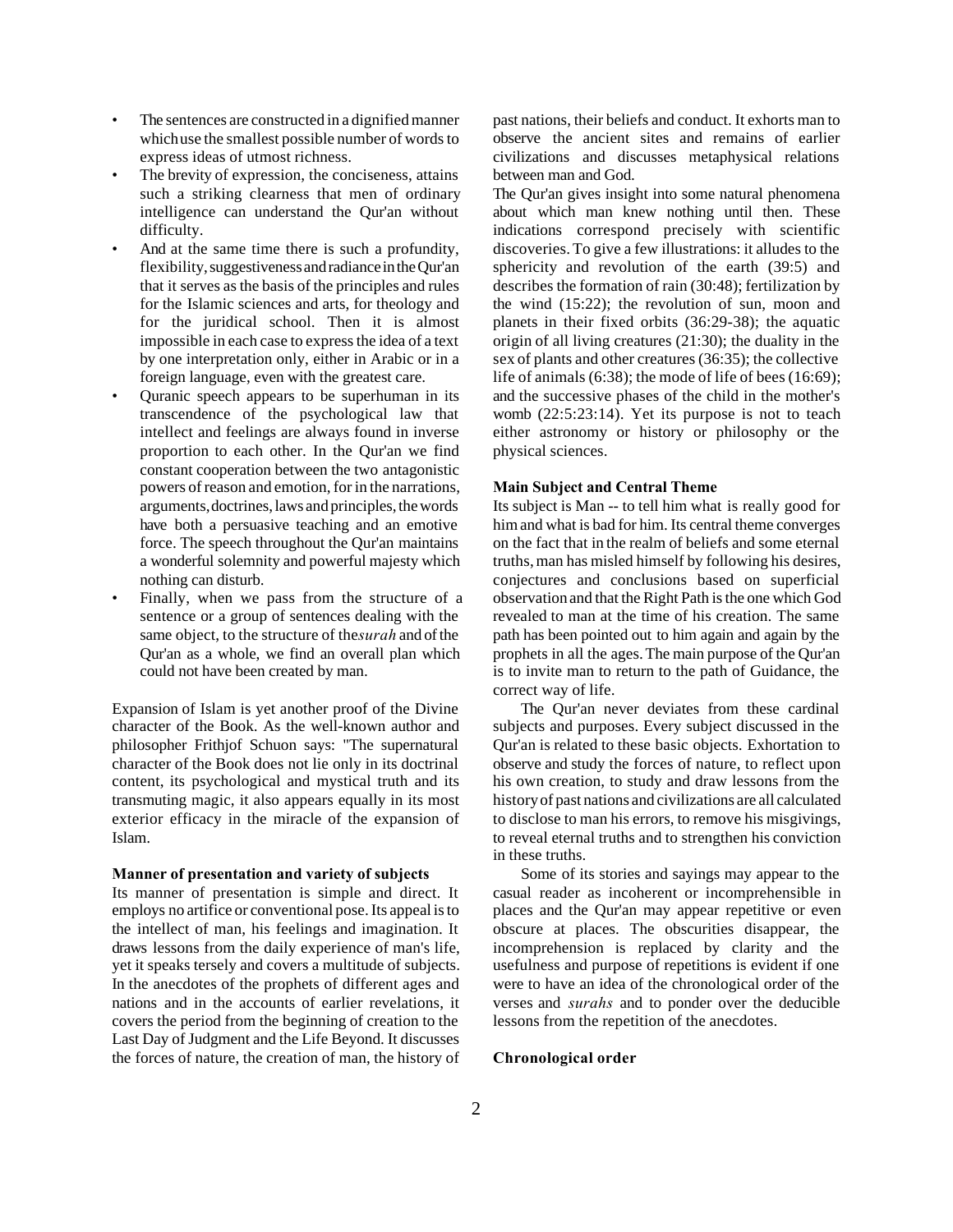The Qur'an is not a book in the sense that it might have been revealed and presented in one volume and it is not a historical record of events arranged in their sequence. The Qur'an was revealed in fragments of varying lengths over a twenty-three year period, a period of stress and conflict, and every text was not only related to the overall plan but also to emerging situations. As each text appeared, it was properly arranged, assigned a number among the verses and that position was never altered. For each verse there are, thus, two orders -- a chronological order and a structural order.

In the chronological order, every verse would meet with the requirement of the time and was dovetailed with the preceding and subsequent verses in the gradual development of the entire plan of the scripture. This is how the plan unfolded itself. A man was selected in the land of Arabs to receive the mantle of prophethood. The Revelation begins with the simple command "*Read"* (96:1), then goes to the apostolic charge "*Preach*" (74:2); then it asks him to call his near relatives (26:214); the call is then extended to the whole town (6:92) and finally to all of mankind (21:107).

The preaching was to be done in stages:

(i) The Prophet was taught how to train himself for his great mission.

(ii) Preliminary information was given to him about eternal truths, along with a convincing refutation of disbelief, erroneous notions, myths and superstitions which prevailed in that society.

(iii) Then came the exposition of basic tenets of morality and a directive to invite all people to the right path.

In the beginning the revelations appeared in short, brilliant, awe-inspiring, lucid and melodious verses which could capture man's heart and soul and compel attention. Though universal truths were being revealed, they were based on examples and observations readily available. The daily facts of life of the Meccans, their own history and traditions, and their moral and social weaknesses were presented before them and they were cautioned about them.

A few were interested but the great majority paid no heed. Some just smiled and refused to take any serious notice. Others resorted to gibes and mockery. Some took the revelations to be the utterings of a soothsayer, or of a mad or possessed person. When the appearance of the revelations continued and began to cause stir in the society, people were alarmed. Opposition erupted and there was combination of forces to curb the new movement. The opposition grew more and more stern as

the movement gained momentum. Every weapon was employed in the process -- false propaganda, slander, the economic and social boycott of believers, persecution and finally violence.

In this long and critical period God was sending the revelations in eloquent verses like waves and the gushing of a flood. In these sermons the believers were taught their elementary duties and obligations, they were given lessons in piety, high standards of morality and sublimity of conduct. Social and collective consciousness was aroused among them. They were inspired to strive in the way of God with zeal, fervour and perseverance and were prepared to face all difficulties and tribulations. They were encouraged by the promise of success in this world and eternal bliss in the Life Beyond. At the same time, the opponents and diehards were warned to remember the fate of past but familiar nations and tribes and the vividly described terror of Hell and the Day of Resurrection. Their evil ways, superstitious cults, opposition to eternal truths and animus towards the believers were denounced. Basic truths of culture and civilization and high morality were presented before them. Arguments for belief in the Oneness of God and the Life Hereafter were taken and advanced from daily facts of life and natural phenomena. Disbelief, association of partners with God, denial of the Day of Judgment, traditional beliefs and claims of complete autonomy were strongly refuted.

When the opposition turned into hostility and the movement could make any further headway, the Prophet with his band of followers migrated to the more congenial city of Medina. Almost overnight the foundations of a State were laid. It was confronted with planned and violent attacks. A new group of hypocrites had arisen who wanted to cripple the movement from within. They had to be reckoned with.

The hearts of the believers were strengthened by reciting to them repeatedly the struggles, fortitude, steadfastness and devotions of the earlier prophets. These anecdotes constitute positive lessons for all time. Then again, these accounts only appear repetitive with a cursory reading. A closer analysis reveals that, more often than not, different aspects of the stories have been described at different places to yield new inferences.

After ten years of hard struggle this new religion had spread to the farthest corner of the country. Various stages had to be passed before this was achieved and the texts corresponded with the requirements of every stage. In the Meccan *surahs* the fundamental basis and principles of theology were laid down. With the organisation of the State in the Medinian period came longer*surahs* containing a codified application of those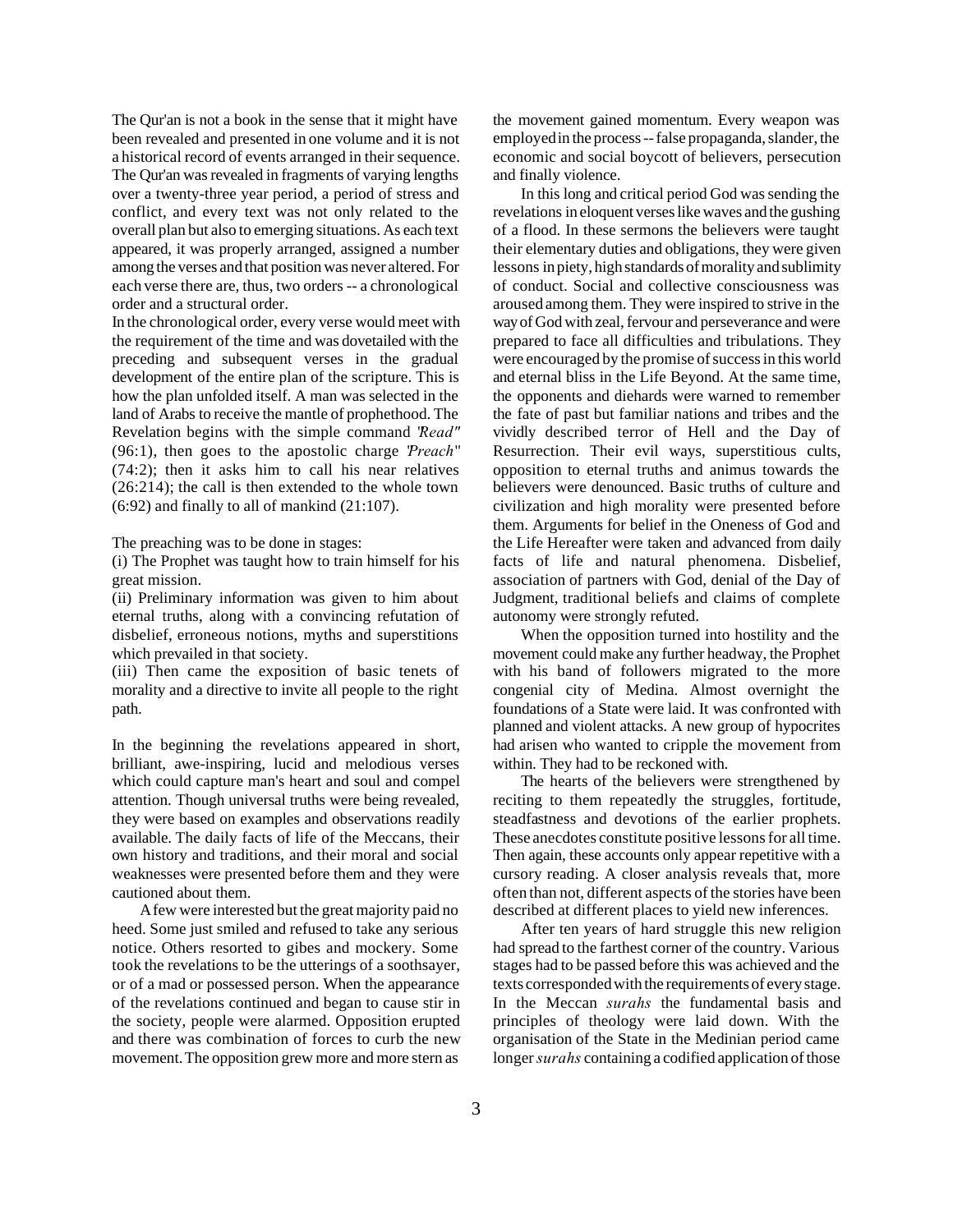general principles which laid down the Code of Islam - a religious, social, civil, military, commercial, judicial, moral, penal and political code, in short, containing all the elements of a perfect code.

The Qur'an predicted the various stages through which the Islamic movement would pass (*surah* 44). It even predicted the reaction of its opponents, i.e., how in the beginning they would be heedless and then agreeable and interested to finally being opposed and hostile. It predicted the defeat of the Meccans in their first pitched encounter with the Muslims (44: 9-16). It announced in advance the triumph of Islam, the permanence of its doctrine, the growth of the young State and the utter inability of any earthly power to annihilate Islam. (13:18; 14:24; 24:55, 8:36).

Thus we will see that nothing is improvised in the Qur'an. Everything was foreseen in every detail from the beginning to the end including the accomplishment of the mission and the death of the Prophet. Every detail would serve as integral part of a flawless and complete plan. As Muhammad Abd Allah Draz asks, "Who could have formed and carried out such a complete plan? Who other than God from whom came the heavenly mission?"

#### **Structural Plan**

By its very nature, the chronological order of the verses and *surahs* could not serve as the plan of the written scripture for all time. For the message of Islam to be spread to all the corners of the globe, it would not have been a wise plan to start the scripture with the words '*Read*' or '*Preach*' or to invite the near relatives or to discuss the weaknesses and evils of Meccan society, its cults and superstitions or to give a jolt to the people and warn them of the torments and punishments of Hell or the gravity of Day of Judgment without first telling them what Islam is, what it stands for, what are its doctrines and principles, and what is way of life does it propound and what is its legislative basis.

In its structural plan, the Qur'an starts, after the *Al-Fatiha*, with the mystic words *Alif Lam Mim* and then says,

"*This is the scripture whereof there is no doubt; a Guidance unto those who ward off (evil); who believe in the Unseen, and establish worship, and spend of that We have bestowed upon them; and who believe in that which is revealed unto thee (Muhammad) and that which was revealed before thee, and are certain of the Hereafter. These depend on guidance from their Lord. These are the successful*." [Qur'an  $2:1-5$ ]

Then it goes on to describe different types of disbelievers: those who are confirmed disbelievers who would not listen in any circumstances and nothing can redeem them; or those who profess to believe in God and the Last Day while they do not actually believe; those who make mischief on the earth even while pretending to be peace-makers; to those who are hypocrites and purchase error at the price of guidance. These opening passages present the fundamental doctrine of Islam in a nutshell. The different types of disbelief are taken into account and immediately after comes the clarion call.

*O mankind! worship your Lord, Who hath created you and those before you, so that ye may ward off (evil). Who hath appointed the earth a resting-place for you, and the sky a canopy; and causeth water to pour down from the sky, thereby producing fruits as food for you. And do not set up rivals to Allah when ye know (better)*. [Qur'an 2: 21-22]

This is followed by confirmation of the Divine origin of the Qur'an and a challenge to those who doubt it:

*And if ye are in doubt concerning that which We reveal unto our slave (Muhammad), then produce a surah of the like thereof, and call your witnesses besides Allah if ye are truthful. And if ye do it not, and ye can never do it, then guard yourselves against the Fire prepared for disbelievers, whose fuel is of men and stones.* [Qur'an 2:23-24]

A full exposition of the doctrines, principles and ideas contained in these opening passages alone can cover volumes. Can there be a more striking, more beautiful and artistic, more masterly and perfect, more meaningful and profound beginning to the scripture? And the same superb and perfect plan runs throughout the scripture in its structural arrangement.

To quote Muhammad Abd Allah Draz again "The very texts which follow in chronological order and the most wise educational plan were taken from their historical positions and fixed in their architectural order, every one in a definite frame already built to receive it, taking its place in those units of different lengths called *surahs*. What makes it so wonderful is that once each *surah* is completed from those scattered parts, it is a unit faultlessly formed artistically, linguistically and logically. A special musical rhythm runs equally through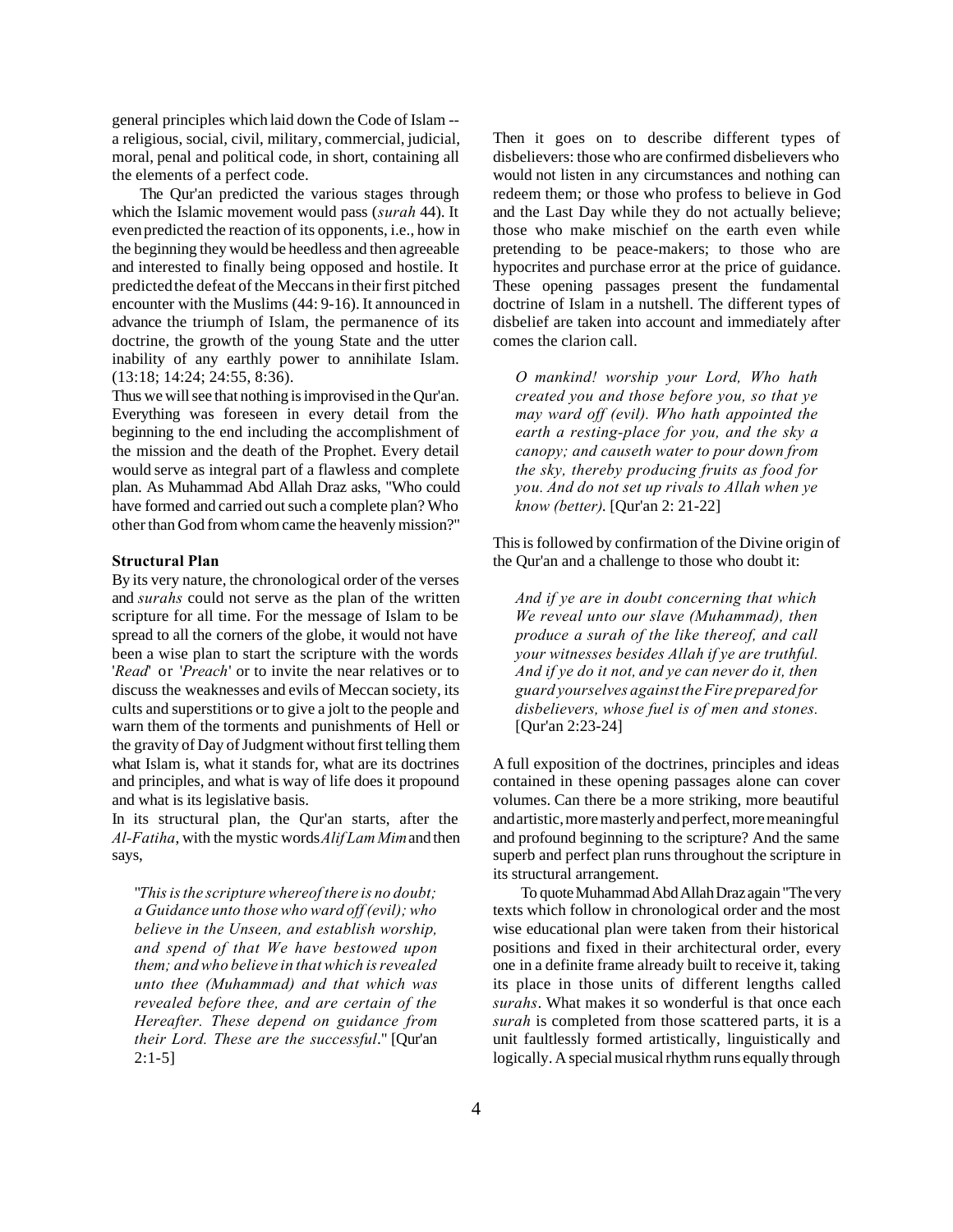all parts of the speech; there is a common harmonious style and a logical plan in the development of the ideas expressed." There is a sequence, harmony, rhythm and logical development in the verses that are placed in chronological order. An equally striking sequence, harmony, rhythm and logical development has again emerged in the entirely different structural order. And if we remember that there are 114 *surahs* in the Qur'an and many of them were revealed piecemeal at intervals of several years, nothing but amazement overtakes us.

"It is clear that to establish such a scheme in advance, the author would have had to foresee not only the problems which would arise from the events of the next twenty-three years and their solutions, but also the literary form, the musical tone and rhythm in which it would be expressed, the appropriate structure for all the revelations yet to come and the precise spot in that framework where each revelation would be fixed. Only the Divine Omniscience could be the creator of the Qur'an."

This structural plan was not devised at a later date. It was laid down by the Prophet himself under inspiration from God. He used to recite the whole Qur'an during the month of Ramadan and a large number of followers had memorized it.

#### **The modernist's approach**

Without realizing the beauty, grandeur and significance of the structural plan, a few modernists have advocated rearranging of the Qur'an in chronological order. A few isolated attempts have been made here and there but they were doomed to fail. After all God has guaranteed protection of the Qur'an (15 :9) and that protection not only covers its text but also its arrangement. These modernists are like those who make an attempt to rediscover in the Qur'an the results of modern researches or to support the divine statements by the present state of science. Without being scientists themselves, they try to develop scientific theories on the basis of isolated scientific evidence. A few go to the ridiculous limit of equating Jinns with microbes or to hold them as creatures of fantasy who are mentioned in the Qur'an because the pagans believed in them. Their attempts to get round the whole *surah Jinn* and such verses as '*We have not created men and Jinn except for worship*' are most amusing. They do not realize that it is not the purpose of the Qur'an to teach science or to give scientific explanations of the forces of nature. The purpose of these indications is to urge man to ponder over the creation, to study physical laws using his intellect and to draw his attention (to his own advantage) to the might and wisdom of the Creator. It is for

strengthening his conviction that the Qur'an appeals to man's intellectual faculties and repeatedly urges him to take note of natural phenomenon. (2:159-164; 3:182-190; 10:6,16:67- 68; 45:415).

### **Miracles in the Qur'an**

There is another group, although extremely small, of ultra-modernists who try to give rational explanations to the various miracles mentioned in the Qur'an. They forget that the greatest miracle is the Qur'an itself. As an eminent writer puts it, "Everything proves it -- its style, its contents, its constant conformity with the past, present and future events -- its transcendent character which never shows a trace of a particular man, of any one society or epoch of history or specific region of the globe. It is not a passing event in history -- it is unchangeable and eternally present for the admiring contemplation of all men. It is the truth, the truth which proves itself and while it appeals to reason it transcends reason and thus shows its Divine origin." Apart from this great miracle, several miracles, as understood in the general sense, are mentioned in the Qur'an. For example:

- The Prophet's journey by supernatural means from Mecca to Jerusalem in a single moment of the night. (17:1) .
- The cleavage on the surface of the moon.  $(54:1)$
- The miraculous victory over the army of Meccans by a small number of the faithful. (8:17)
- The disclosure by the Prophet of secret facts which had been carefully hidden from his knowledge. (4: 113; 66: 3)

 Some miracles performed by earlier prophets are also mentioned like Moses' palm of dazzling brightness, his transformation of a stick into a living snake, Abraham's miraculous escape from the fire into which he was thrown and revival of the dead by Jesus.

As the Qur'an ushered an era of reason, it based its arguments on observations, reflection and intellect rather than on miracles. Generally the Prophet refused to accede to the importunate demands of the people to produce miracles:

*And they say: We will not put faith in thee till thou cause a spring to gush forth from the earth for us; Or thou have a garden of date-palms and grapes, and cause rivers to gush forth therein abundantly; Or thou cause the heaven to fall upon us piecemeal, as thou hast pretended, or bring Allah and the angels as a warrant; Or thou have a house of gold; or*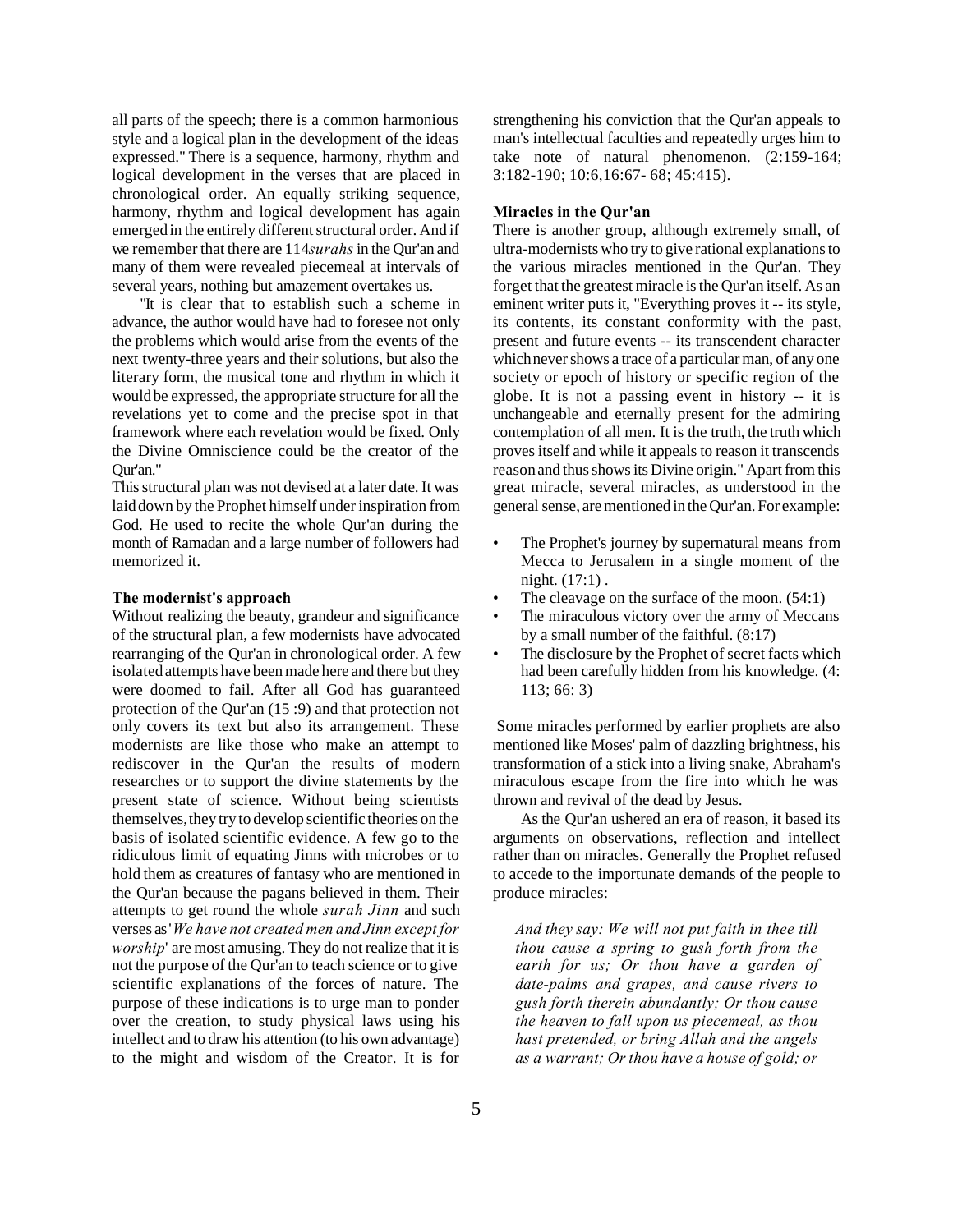*thou ascend up into heaven, and even then we will put no faith in thine ascension till thou bring down for us a book that we can read.* [Qur'an 17:90-93]

*And they say: Why are not portents sent down upon him from his Lord? Say: Portents are with Allah only, and I am but a plain warner. Is it not enough for them that We have sent down unto thee the Scripture which is read unto them? Lo! herein verily is mercy, and a reminder for folk who believe. Is it not enough for them that We have sent down unto thee the Scripture which is read unto them? Lo! herein verily is mercy, and a reminder for folk who believe.* [Qur'an 29:50-51]

In that age people demanded production of miracles as proof of apostleship. Now some people fight shy of them and pass over them as incredible. The scripture is for all times. It was not meant to oblige the people of that age or the people of this age.

It is necessary to understand what is meant by a miracle. In Islamic terminology a miracle is generally defined as 'a fact contrary to general rules, opposed to the normal course of events, with a cause which escapes human comprehension and this fact is also a challenge to anyone who doubts it.' Miracles, whether they be material or spiritual in character, are not of human origin, for they fall exclusively within God's domain and competence. He alone overcomes physical laws whenever He chooses to do so in order to prove the Divine origin of the messages that the prophets transmit or such other purpose as He deems fit. We cannot deny to the author of physical laws the competence to override physical law. As for the prophets, they were as much governed by physical laws like other human beings except to the extent that God gave them supernatural powers. It was not for them to demand a miracle or substitute one with another of their preference. As the Qur'an says:

*And verily We sent messengers (to mankind) before thee, and We appointed for them wives and offspring and it was not (given) to any messenger that he should bring a sign save by Allah's leave.* [Qur'an 13:38]

To each epoch, its book.

In recent history many a saint produced lesser miracles known as *karamat*. They too did so under the authority of God, who alone is the Master of the supernatural. Yet some modern interpreters of the Qur'an stretch the plain meanings of the verses to give pseudo-rational explanations!

#### **Prophecies**

The Qur'an has made a number of predictions as well. Some of them have been mentioned in the foregoing pages. It also predicted the eternal schism in Christianity  $(5:14)$ ; the dispersion of the Israelites  $(7:168)$ ; their persecution until the end of the world (7:167), and the domination of the Christians over the Jews till the end of the world (3:55).

Not only have the predictions of the Qur'an come true, but the Qur'an asserts that nothing can ever contradict its statements (41:42). Who could ever give guarantees against space and time other than the Master of space and time Himself?

### **Historical approach**

The Qur'an narrates some events in the lives of the earlier prophets and the fate of those nations which did not heed their warnings. These accounts are intended to reinforce the purpose of the present revelation, by letting people draw lessons from past history. No chronological sequence in the description of the events is maintained. Only the most significant facts are mentioned and the scenes then change with amazing rapidity. Historical details are not considered relevant for the lessons of history, for historiography is not the main objective. In order to focus attention on guidance, the Qur'an often keeps historical details vague, for example, "*or like him who passed by a town* . . ." in (12:261). In *surah* 54:18-21, nothing is told of the families, the houses etc. of the *Adites*, or of the dispute between Hud and his people but chastisement is highlighted and it is described in a manner which arouses vivid emotions. As a consequence of this, the time of action as well as the character of the figures often go into the background in favour of the Quranic message.

Another method which the Qur'an adopts in preaching is the 'actualization of the past' to stir the hearts of its listeners. Thus in 2:47-49, the People of the Book are reminded of the mercy and bounty of God which was granted to them long ago. It is done with a tense that shifts from the past to the present as if the events concerned the present listeners rather than their forefathers. Also at times the opposite method is adopted. In 14:21-22, the description of the Hereafter is put in the perfect tense instead of the future apparently to shake up the people of the day. And not only do Quranic tales appear to be configured after the conditions and purpose of the message at the moment of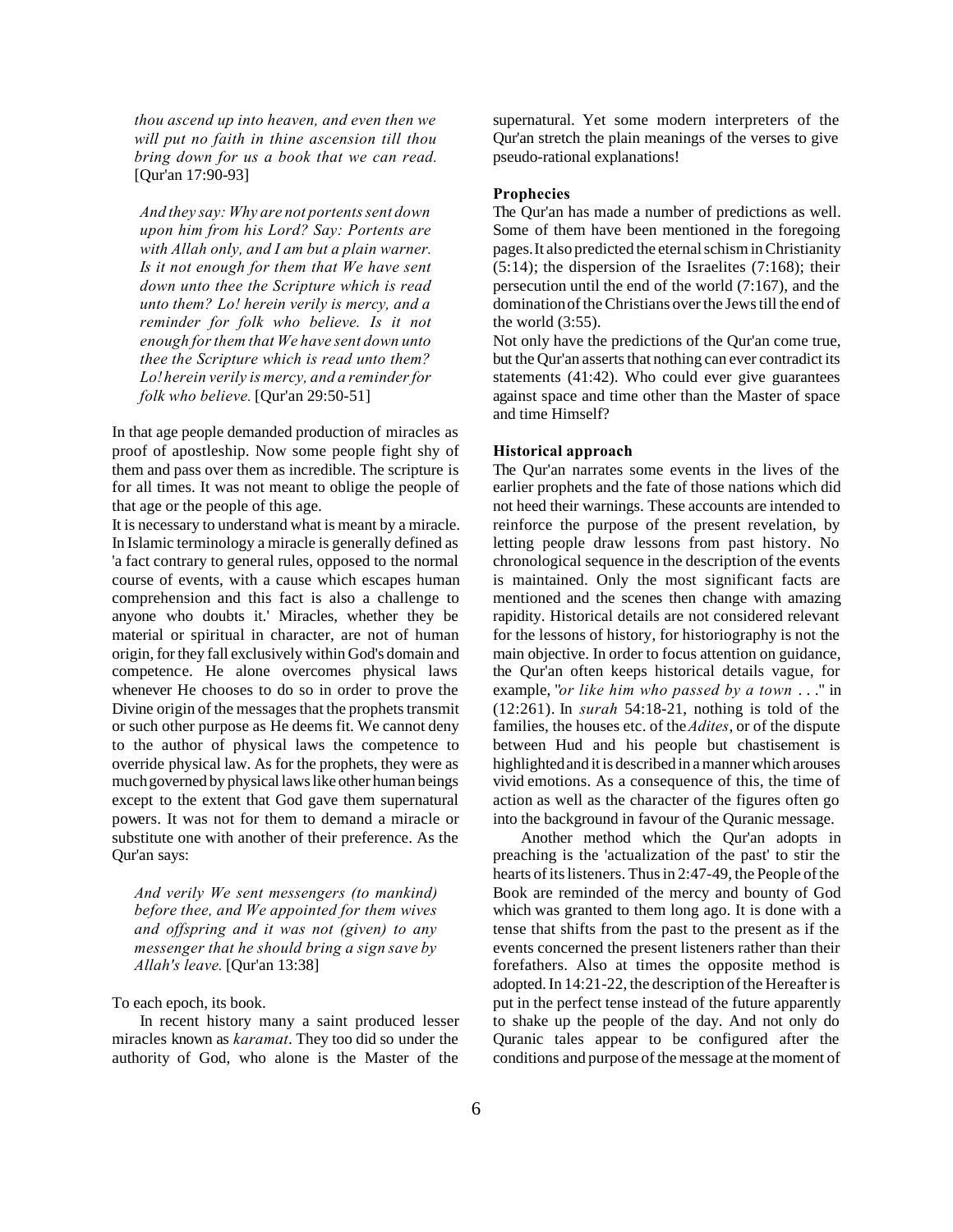delivery, but also occasionally a certain detail concerning a former prophet reflects a certain event which befell the Arabian messenger. An instance of this is the caution which Moses received in *surah* 18:19-20. "*The Chiefs are consulting together to kill you*." At this time, there was a conspiracy to kill the Prophet.

It has to be remembered that the narrative content of the Qur'an depicts all the vicissitudes of the soul from the time of creation to that of resurrection of man and the World Beyond. "The tales in the Qur'an are enacted daily in our souls. The Qur'an is like a picture of everything the human brain can feel and think, and it is by this means that God dissipates human disquiet, infusing into the believer silence, serenity and peace.

## **Doctrinal Content and Basic Concepts**

The Qur'an describes itself as 'discernment' (*furqan*) between truth and error. Its whole content is summed up in these words:

*Truth has come and error has vanished: verily error is ephemeral*. [Qur'an 27:73]

The purpose of the Qur'an is to expound the truth of the Absolute. "It is in essence the Truth and the Law. It sets out to abolish both uncertainty and hesitation, in other words both error and sin; error in holding that there is no Absolute or that it is relative or there can be more than one Absolute or the relative is the Absolute and sin is placing these errors on the level of the will or action. These two doctrines of the Absolute and of man are respectively to be found in the two testimonies of the Islamic faith, the first (*La ilaha illa Allah*) concerning God and the second (*Muhammadun' rasul u'llah*) concerning the Prophet. In its doctrinal content the whole of the Qur'an is a sort of multiple paraphrase of the fundamental discernment expressed by the *Shahada* (testimony) -- There is no divinity (or reality or absolute) outside the only Divinity (or Reality or Absolute) and Muhammad (the glorified, the perfect) is the Envoy of the Divinity." (Frithjof Schuon *Understanding Islam)*

### **The Oneness of God**

The most fundamental doctrine of the Qur'an is belief in the Oneness of God. The Qur'an says that belief in the existence of God is ingrained in man's very nature. The first vision afforded to man was the vision of God. Man was also made conscious of the purpose of creation and of the '*names*' or *meaning of things* and of the laws of their existence. It is against his nature to reflect on the working of the Universe and yet deny the existence of an

all-embracing Providence. The Qur'an addresses human nature and invites an answer from its very depths.

*Say: Who supplieth you sustenance from the heaven and the earth? Who hath power over hearing and sight? And who bringeth forth the living from the dead, and bringeth forth the dead from the living. And who rules over all things? They will surely say: 'God.' Will ye not therefore mind Him?* [Qur'an 10:32-33]

If he ever denies the existence of God in his indifference, arrogance or pedantry, his very nature is an argument against himself.

*Nay, man is a telling witness against himself although he tenders excuses*. [Qur'an 75:14-15]

The plan, the harmony and the balance in the Universe with all its forces and physical laws announce to everyone willing to hear that there is a Supreme Creative Power, the Lord of the Universe, God Almighty who governs the Universe. It is for this reason that the Qur'an states:

*In the creation of the heavens and the earth, and the alternation of the night and the day, and the ships that sail in the sea with that which profit men, and the water that Allah sends down from the clouds, then gives life with it to the earth after its death, and spreads in it all kinds of animals, the changing of the winds and the clouds made subservient between the heaven and the earth -- these are signs for a people who understand.* [Qur'an 2:169]

*On Earth are signs for mean of firm belief, also in your own selves; Will ye not then behold them?* [Qur'an 51:20-21]

The innumerable references made in the Qur'an to the diverse aspects of providence, to the means of life provided to every object in the Universe, to the immutability of the Laws of Nature, to the plan, harmony, proportion and perfection in nature form the basis of the Quranic argument in support of the unity of God.

The Qur'an points out that there is universal belief that there is but one Creator and Administrator of the Universe (43:9) but the polytheists mistakenly associate secondary gods as capable of interceding on their behalf with Him and winning His favours. When creation and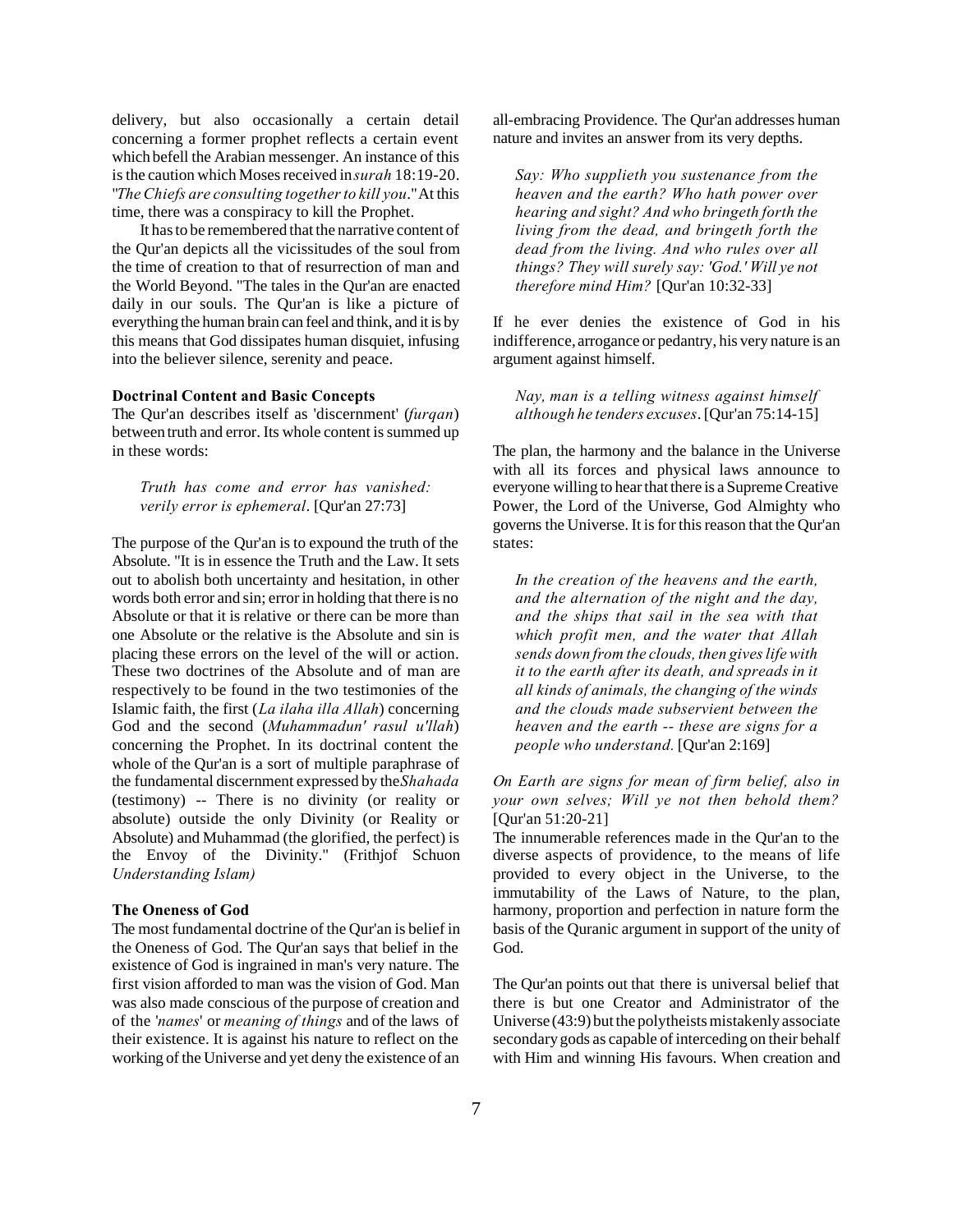providence are attributes exclusive to God, how can one equate the creature to the Creator, asks the Qur'an. Is it conceivable that a being which has created nothing equals the One who has created everything? (16:17). Is it not illogical to invoke that which never answers us, which never hears us? (46:5). Is it not being ungrateful to forget the Benefactor who grants us our happiness, the Benefactor to whom we address all our supplications in times of distress? (30: 8). Is it not ungratefulness to associate others with Him who are incapable of either good or evil action? (16:53-54). Had there been multiplicity of gods, would not have the creation been overturned by competition among such powerful authorities? (21:21) And finally those polytheists who believe that any man, or saint or other being has the power of mediation, or intercession with God Almighty must prove their assertions (2:225; 13:33; 39: 3). The Qur'an also points to the unanimous testimony of

the prophets.

*There has not been one prophet to whom We have not revealed the truth that there is no God but Me; therefore worship Me.* [Qur'an 21:25].

The Qur'an not only stresses in the most effective manner the Oneness of God, it also enables us to have a glimpse of the splendour of divine attributes. Possessing a finite intellect and limited perception, man cannot comprehend the Absolute. "The peculiarity of the Qur'an is that it lifts the veils of anthropomorphic similitudes from across the vision of God and allows us to take a transcendental view of Him in His attributes." (Abul Kalam Azad, *Basic Concepts of Qur'an*)

The Qur'an sweeps aside all distinctions between the common people and the elite in forming a vision of God. To everyone it presents but a single way of approach to God and a single view of divine attributes. It affirms individual attributes but does not allow any attribute to receive an anthropomorphic touch.

## **Sovereignty of God**

The Qur'an says there is a definite Law of the Universe -- a universal Divine Government or Will of God or *Sunnat-ul-Allah --* governing and supporting the multitudinous objects, forces and creatures in the Universe. Everything is according to a well-conceived universal plan with perfect proportion, harmony and balance in the creation and there is no blind play of forces without consciousness and purpose.

*of the creations; and who has control over all things; He who created death and life, that, He may test which of you is best in deeds. God is most Exalted in Might and oft-Forgiving.* [Qur'an 67: 1-2]

God is omnipotent and everything is utterly dependent upon Him. Yet in His infinite mercy He has endowed man with a free personality and created everything for the service of man. " . . . *whatsoever is in the heavens and the earth is His.*

## *All are subservient unto Him*." [Qur'an 2:116]

It is this free personality, the freedom of conscious behaviour which calls for endeavour on man's part to avoid pitfalls and disasters.

*And say: The Truth is from your Lord, let him then who care to, believe; and let him who will not care to believe not. And if ye do well to your own good will e do so, and if ye do evil, against your own harm will ye do so. No soul earns but for itself and no bearer of burden has to bear the burden of another*. [Qur'an 6:164]

*Every soul is held in pledge for its deeds*. [Qur'an 74:38]

There are also a number of verses of determinist purport. But freedom of will is not incompatible with predestination. Man is subject to predestination because he is not God and he is free because God has willed so. To deny predestination would amount to saying that God is not aware of events in advance and is not omniscient.

A question is often raised: if God is all powerful, why does He not abolish the ills from which creatures suffer. The reason is that Omnipotence is not the only attribute which governs this Universe. Other attributes governing creation and laws of creation also come into play. Man has been given intelligence and will. If God were to abolish all evil which is nothing by itself but a relativity, the free personality of man will be eliminated and this would not be in accord with the purpose of creation. "To speak of the world is to speak of relativity, of the deployment of relatives, of differentiation and of the presence of evil; since the world is not God, it must include imperfection, otherwise it would be reduced to God and thus cease to exist." (Frithjof Schuon, *Understanding Islam*)

*Blessed be God in whose hands is the kingdom*

#### **Living Sense of God**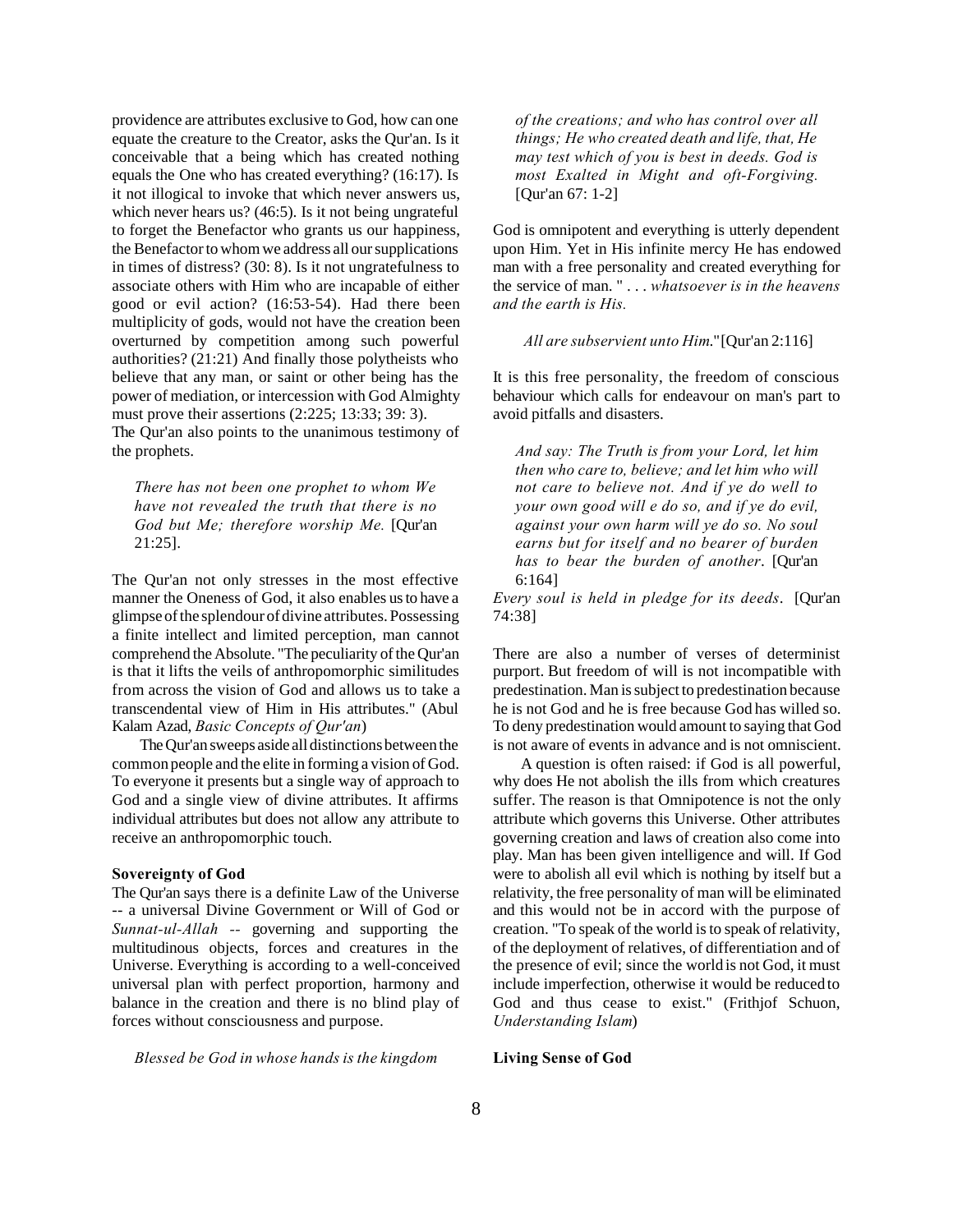It is the purpose of the Qur'an to engender in man's mind a living sense of God. Howsoever transcendental, God is intensely real and approachable and is not a vague, distant or amorphous being or logical abstraction. He is closer to man than his jugular vein (50: 15); three persons speak not privately together but He is their fourth, nor five but He is their sixth, nor fewer, nor more but wherever they be He is with them. (58: 8). The humblest of His servants can approach Him for fulfilment of his wishes, and aspiration, for contentment of his mind, for his protection and safety and for God's grace, mercy, bounty and forgiveness and guidance without the aid of any intercessor.

*O Muhammad: When my servants ask thee about Me, say: I am indeed near at hand. I respond to the prayer of every supplicant when he invokes My help. Let them also reciprocate to My call, and believe in Me, that they may become righteous*. [Qur'an 2:186]

The Qur'an asks man to treat life as a gift from God, a sacred trust and a privilege to be lived in the presence of 'Divine Countenance' and to be guided by its light. He has been given the ability to recognize moral values and to distinguish between right and wrong and he should always be conscious of his moral responsibility in everything he does, be it great or small. "Mere philosophic perception of essence of Divinity or contemplation is barren if it does not generate volition or give movement to human life in consonance with the qualities or attributes of that essence." (Frithjof Schuon, *Understanding Islam*) "The main purpose of the Qur'an," points out Sir Muhammad Iqbal, "is to awaken in man the higher consciousness of his manifold relations with God and the Universe."

#### **Prophet and Revelations**

Man has been given the faculty to think, know and understand, to distinguish between right and wrong and to exercise his will. He has been given a sort of autonomy but he has not been made wholly independent. As God took care of his physical and material wants and made provisions for everything in abundance. He took care of his spiritual development and sent down Revelations through His chosen servants and Envoys indicating to him the true path of guidance. Man was not abandoned to his natural intelligence which was bound to be evolutionary and conflicting. Reason and revelation are not antipodal [opposites] but are complementary to one another. As Paul Tillich said, "Reason does not

resist revelation. It asks for revelation, for revelation means the reintegration of reason." Or as Parvez says in *Ma'arif*, "Since man is something more than a physical and empirical world, it is incumbent on him to get acquainted with life's mystery . . . And this is not possible without light gained from outside, which surpasses reason . . . Reason takes a fragmentary view of life. But a mind enlightened by revelation sees the reality of an undivided life. The prophet creates that new world of life's self-revelation and individuals, enlightened by the light of revelation, partake in that reality." (Baljon, *Modern Muslim Qur'an Interpretation*)

These revelations were not just inspirations, they were the verbatim message of God conveyed through spiritual agents called angels. The revelations which came in different ages and to different people were in essence one and the same. There was no doubt gradual evolution of the Code or *Shar'iah* they embodied in accordance with the stage of development of man, but the fundamental doctrines they presented were one and the same, i.e., submission to God, in other words, Islam. The Qur'an enjoins belief in all the revelations and in all the prophets:

*Those who wish to separate God from his messengers, those who believe in some and do not believe in others, they are the real infidels and We have prepared for the infidels a terrible doom*. [Qur'an 4:150-151]

Muslims are those "who believe in what has been bestowed upon thee (Muhammad) and what was bestowed aforetime." The Qur'an affirms all the earlier revelations and has preciously preserved the previous teaching but it is not just a synthesis of those teachings. "It marks out its own way by a spontaneous impulse. While it preserves the religious and moral patrimony, it adorns it more, crowning the divine building on which all the prophets have collaborated." (Muhammad Abd Allah Draz, *Islam the Straight Path*). The Qur'an does not, however, identify itself with or support the present state of other religions or scriptures. It emphatically states that prophets were neither God, nor His images or incarnations nor His sons. They were merely men like other men, but highly gifted and innocent who were chosen by God to transmit His message and to guide the erring humanity. By themselves they had no control over anything in the creation of God nor did they possess by themselves any supernatural powers. For himself, the Prophet of Islam declared in the Quranic verse, "*Say (O Prophet) that I am a man like you; I am nothing but a*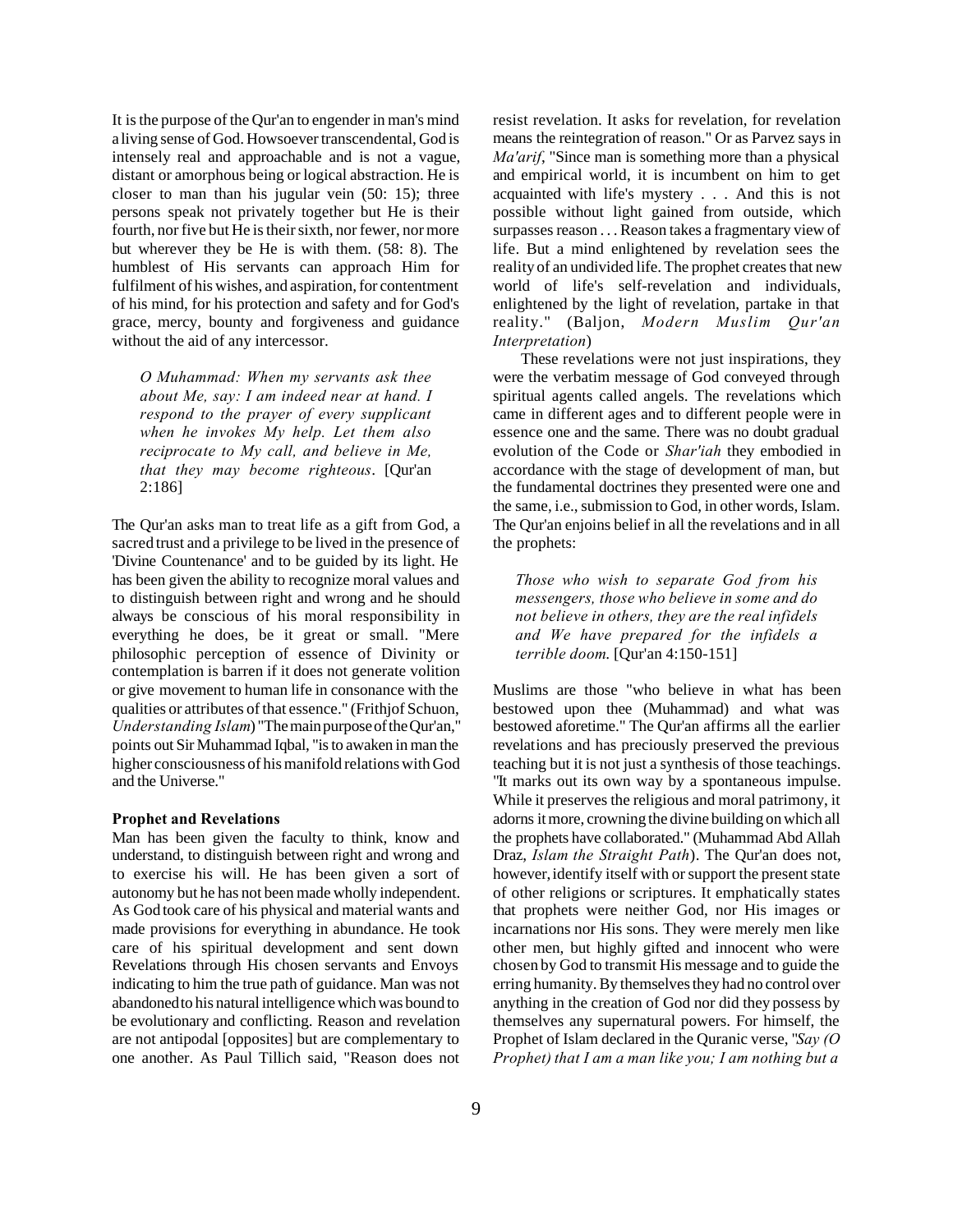*man and a messenger*." (18:110; 41:6) And the same was true of all the prophets. "*O prophets :Ye are but of one order*." (23:54) In its unitary and transcendental concept of God, the Qur'an is definite and inelastic and refuses to enter into compromises in matters of belief. The double testimony or *Shahada* has been made the basic doctrine of Islam with a view to prevent the Prophet from being ever treated as God or His incarnation or to e invested with attributes and honour exclusive to God. The Qur'an preaches toleration towards people of other faiths and asks its followers to seek *modus vivendi* with others but unequivocally it declares that Islam is the only religion acceptable to God.

*Lo ! religion with God is Islam*. [Qur'an 3:19]

*And who seeketh a religion other than Islam, it will not be acceptable from him.* [Qur'an 3:85]

It insists upon strength of belief and integrity of thought for without that no edifice can stand. At the same time, it makes it clear that there is no compulsion in religion (2: 256); that the believers should,

"*Enter into the era of universal peace; and follow not the footsteps of the evil one, for he is to you an avowed enemy*." [Qur'an 2:208]

## **Life Hereafter**

Another fundamental doctrine of Qur'an is the belief in life after death. It addressed those who doubted resurrection, along with a host of other verses, in the following verse :

*O mankind! if ye are in doubt concerning the Resurrection, then lo! We have created you from dust, then from a drop of seed, then from a clot, then from a little lump of flesh shapely and shapeless, that We may make (it) clear for you. And We cause what We will to remain in the wombs for an appointed time, and afterward We bring you forth as infants, then (give you growth) that ye attain your full strength. And among you there is he who dieth (young), and among you there is he who is brought back to the most abject time of life, so that, after knowledge, he knoweth naught. And thou (Muhammad) seest the earth barren, but when We send down water thereon, it doth thrill and swell and put forth every lovely kind* *(of growth). That is because Allah, He is the Truth and because He quickeneth the dead, and because He is Able to do all things; And because the Hour will come, there is no doubt thereof; and because Allah will raise those who are in the graves*. [Qur'an 22:5-7]

The life in this world is not an end in itself but is an organic stage of the eternal life and disappears to assume a higher form:

*Your creation and resurrection are but as (the creation and raising of) a single soul*. [Qur'an 41:27] *And surely from state to state shall ye be carried.* [Qur'an 84:19]

This life is ephemeral no doubt but it has a tremendous instrumental value. In fact, it is the key to the life hereafter. The earth is a testing ground and upon the achievements of this life will depend whether a man will enjoy eternal bliss "**what no eye hath seen and nor ear hath heard nor mind of men hath conceived**" (Muslim,*Kitabul Qiamat*) or terrible agony, anguish and damnation in Hell.

The Qur'an uses a number of similes and metaphors to describe the eternal bliss of heaven and the terrible agony of hell, but in this earthly life, none can form even remotely a precise idea of that bliss or agony.

*Those who believe and do right, joy is for them and bliss their journey's end. What will convey to them what the consuming Fire (Hell), is; it is the fire kindled by God which leapeth over the hearts.* [Qur'an 104:5-7]

The cardinal principle of this life according to Qur'an is its accountability in the Hereafter. That alone gives it meaning and purpose. The reaction of one's deeds are effectively imprinted on one's soul to be carried to the Life Beyond.

*And every man's deeds have We fastened about his neck. And on the Day of Resurrection will We bring forth to him a book which shall be preferred to him wide open; 'Read thy book; there needeth none but thyself to make an account against thee this day.* [Qur'an 17:13-14]

Resurrection and life after death are as certain and inevitable as the life of this world. Resurrection is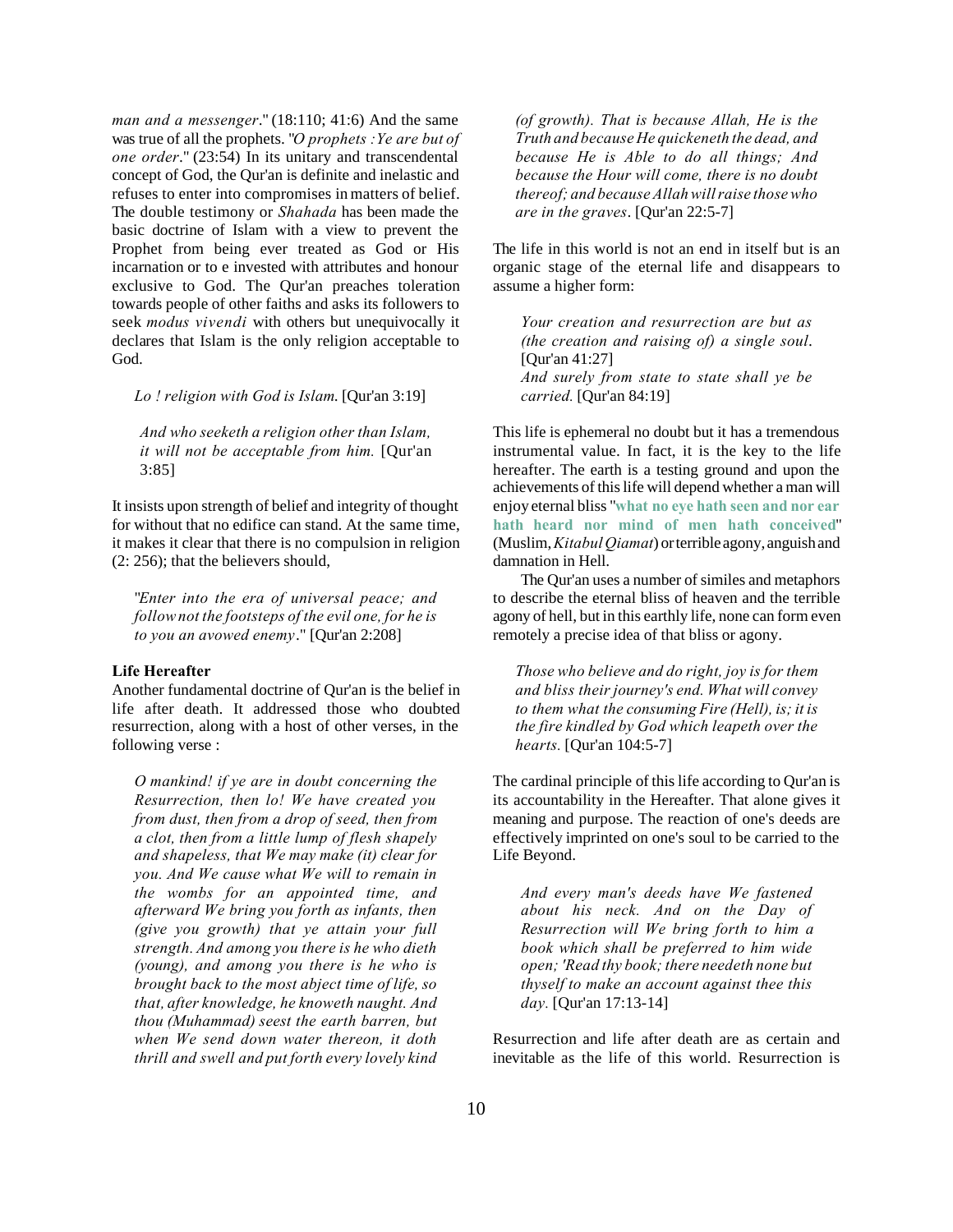certain because God has promised it; it is certain because justice and wisdom demand it for sake of just retribution for one's deeds. Or as Frithjof Schuon says, "One proof of immortality of the soul -- which is essentially intelligence or consciousness -- is that the soul could not have an end beneath itself, in other words matter or the mental reflection of matter. The higher cannot be merely a function of the lower, it cannot be only a means in relation to what it surpasses."

The Qur'an makes it clear that this Universe has not been created for pastime nor is the life of this world a mere accident. Says the Qur'an, "*What! Deemed ye then that We created you for naught and that ye would not be brought back to Us."* [Qur'an 23:117]

Having been created in the 'best of moulds' and as the highest form of Creation, man has not been created just to live for a few moments and then become completely annihilated. On the contrary, earthly life has a definite purpose to serve and a goal towards which it has to move. And that goal is the 'Life Hereafter.'

## **Unity of Mankind**

"*It is He Who created you from a single person* . . ." says the Qur'an (7:189). It asks men to remember that 'all mankind was at first but one community,' that it was only subsequently that it stood divided and that it should be man's endeavour to restore its unity (10:19; 2:208). This concept of unity of human origin rests and receives life and sustenance from the concept of Unity of God.

The Qur'an brushes aside all distinctions of race and colour and every hierarchical conception of life, social or political. It restores dignity to man by placing him next to God and recognizes only righteousness as the criterion of superiority of one over the other. The Qur'an favours a world order and universal brotherhood.

*Verily, this brotherhood of yours is a single brotherhood, and I am your Lord and Cherisher:* [Qur'an 21:92]

The Prophet transformed that idea into an active reality in the life of his followers. He treated mankind as the '**family of God**,' a '**fold every member of which is a keeper or shepherd unto every other**.' "**All creatures of God are His family, and he is the most beloved of God who loveth best His creatures.**" (Baihaqi, *Kitabul Iman,* Vol. III, p. 505)

## **Code of Life**

Islam is not only a spiritual attitude of mind or a code of sublime precepts but it is also a self-sufficient orbit of culture and a social system of well-defined features. The Qur'an not only prescribes beliefs and defines the

metaphysical relation between man and his Creator but it also lays down rules of personal conduct and social behaviour. Belief is the basis of the Code of law, and the Code of law is the result of belief, for legislation without belief is like a building without a foundation - and belief without a code of law to put it into effect would be merely theoretical and ineffective. It offers a complete coordination of the spiritual and material aspects of life, lays down a simple and practical code and demands a righteousness well within the realm of practicability. Its concept of life does not exclude notions of happiness in the shape of material welfare. It demands no renunciation of the world nor does it prescribe austerities for spiritual purification. Its concept is based on the principle:

# *Our Lord! Give us good in this world and good in the Hereafter*. [Qur'an 2:201]

At the same time, it does not subscribe to materialistic trends but rouses in man a consciousness of his moral responsibility. There is no sphere of life, no conscious activity which may be outside the pale of its morality. If it falls in line with the Divine prescriptions and the moral code almost every temporal act assumes a spiritual touch and is raised to the status of worship attracting reward or pleasure of God.

The injunctions that the Qur'an lays down are endorsed both by reason and experience. They constitute a system of channels divinely predisposed for the equilibrium of man's volitional life and this equilibrium far from being an end in itself is, on the contrary, in the final analysis, only a basis of escaping, in peace-giving and liberating contemplation of the Immutable, from the uncertainties and turbulence of the ego.

According to the Qur'an, man has a dual responsibility to discharge. One is in relation to himself and the other is in relation to his external world. The one is to acknowledge in thought and action what is styled as *Haquq Allah* or the rights of God. The other is to acknowledge equally well, *Haquq-al-'Ibad* or *Haquq-an-Nas* or the rights of the external world of creation. The former has to express itself in a process of self-development -- physical, intellectual and spiritual. In other words, man's primary responsibility is to invite God, so to speak, to exercise His right to dwell in the individual and urge him to use properly the balance set in his nature. The idea is in conformity with the Quranic exhortation, "*If ye help Allah, He will help you and will make your foothold firm.*" [Qur'an 47:7]

The other responsibility lies in developing a social conscience and in caring for the welfare of others. The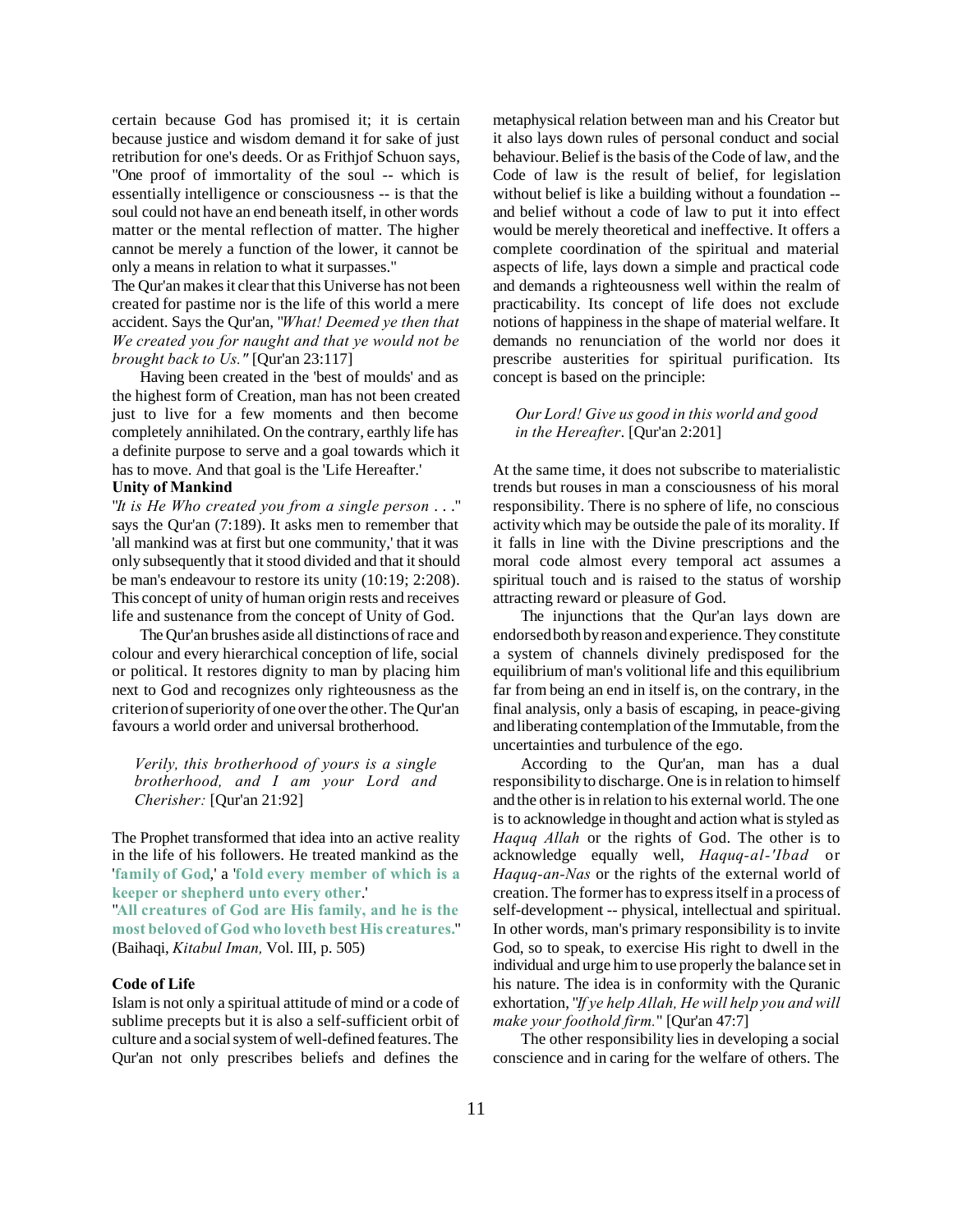two types of responsibilities are not to be regarded as exclusive. They are merely two aspects of one and the same attitude towards life, of the same activity proceeding from it and signify the character of the mind one has to develop. The discharge of these responsibilities is aided by certain disciplines which are divided into two categories -- prescribed disciplines or the so-called pillars of Islam and self-discipline embodying the ethical code. If any one thinks that he can develop his personality and raise himself in the scale of spiritual development without subjecting himself to these disciplines he is very much deluding himself.

Discharge of this dual responsibility is *khair* (good), and failure to do is *sharr* (evil). The distinction is to be upheld in every sphere of life's activity - physical, intellectual, spiritual, social, economic and political. "The personal virtues of kindliness, purity, chastity, love, affection, truth, respect for covenants, forbearance, forgiveness, trustworthiness, justice, mercy and the like are not mere luxuries to be indulged in at convenience but are indispensable for a righteous living. And the opposite qualities such as hate, cruelty, indecency, fornication, adultery, dishonesty, falsehood, treachery, hypocrisy, spite, defection, unfaithfulness and exploitation of the weak which work for the disintegration of society are not only vices, but positives sins in Islam, and are therefore not merely to be strenuously avoided but firmly discountenanced." (Syed Abdul Latif, *The Mind the al-Qur'an Builds*)

It will thus be seen that Islam is the path of devotion, of the strenuous struggle with evil and of surrendering one's will to the supreme will of God and of devoting one's talent to serve the highest in life.

The culture and civilization generated by Islam are but expressions of these directives and principles. Dr. Latif says that the culture of Islam does not tolerate the whimsical fashions of the day, (primarily in outward show or dress), nor does it tolerate the putting on of airs or conspicuous consumption, nor all of the different recreational pursuits which cater to sensual pleasures, neither does it tolerate diverse expressions of 'superiority.' Rather it is much fuller, much more meaningful, having its foundations rest on the eternal and all pervasive spiritual law of life. Likewise, its civilization represents a process of development of human thought and personality to humanize organized civil life and to promote peaceful relations between men on an enduring basis.

*And, O believers, thus have We made of you a nation justly balanced, that you might be a model for all people, even as the Messenger is*

# *a model for you.* [Qur'an 2:143]

## **Eternal character of the directive principles**

It is not that the directive principles of the Qur'an were only good and suited for the requirements of the times in which the Scripture was revealed. They are as good and worthy of application today as they will be in the ages to come. There are some useful trends in the modern world which are in accord with the Quranic principles and Muslims should fall in line with them. In main, these trends are:

(i) Progress of the world towards a democratic order of life for all mankind. This is upheld and promoted by the Qur'an.

(ii) Socialization of the good things of life. Allowing full freedom of initiative and enterprise to increase wealth and to raise the standard of living by all legitimate means, the economic system of the Qur'an aims at socialization. It, however, cautions that the standard of living should not be expressed by self-indulgence or by extravagant material comforts.

(iii) Science discloses to man the hidden forces of nature and presses them into man's service. The persistent call of the Qur'an to man is to ponder the working of the world of creation and to study the laws of the universe. Through their observation, one is expected not to go merely into poetic ecstasy or adoration, but to study and understand the forces and elements of nature to harness them for his use. Then alone can he form a rudimentary idea of the Might, Wisdom, Benevolence and Sovereignty of God. God has subjected everything in the creation to man's use. Would it 'not be ungratefulness on his part it he were to fail to put them to proper use by sheer ignorance. The Qur'an, however, insists that the impersonal power of nature is to be humanized and not to be converted into a destructive engine.

The Qur'an denounces the ills of society and does not support its materialistic trends which exclude spiritual development. It advocates a synthesis between material and spiritual welfare. In fact, its principles provide the only answer to the disquiet and disharmony prevailing in our present-day society.

To quote Frithjof Schuon again, "In the life of the people there are, as it were, two halves: one constitutes the play of its earthly existence and the other its relationship with the Absolute. What determines the value of a civilization is not the literal form of its earthly dream, but its capacity to 'feel' the Absolute. A sense of